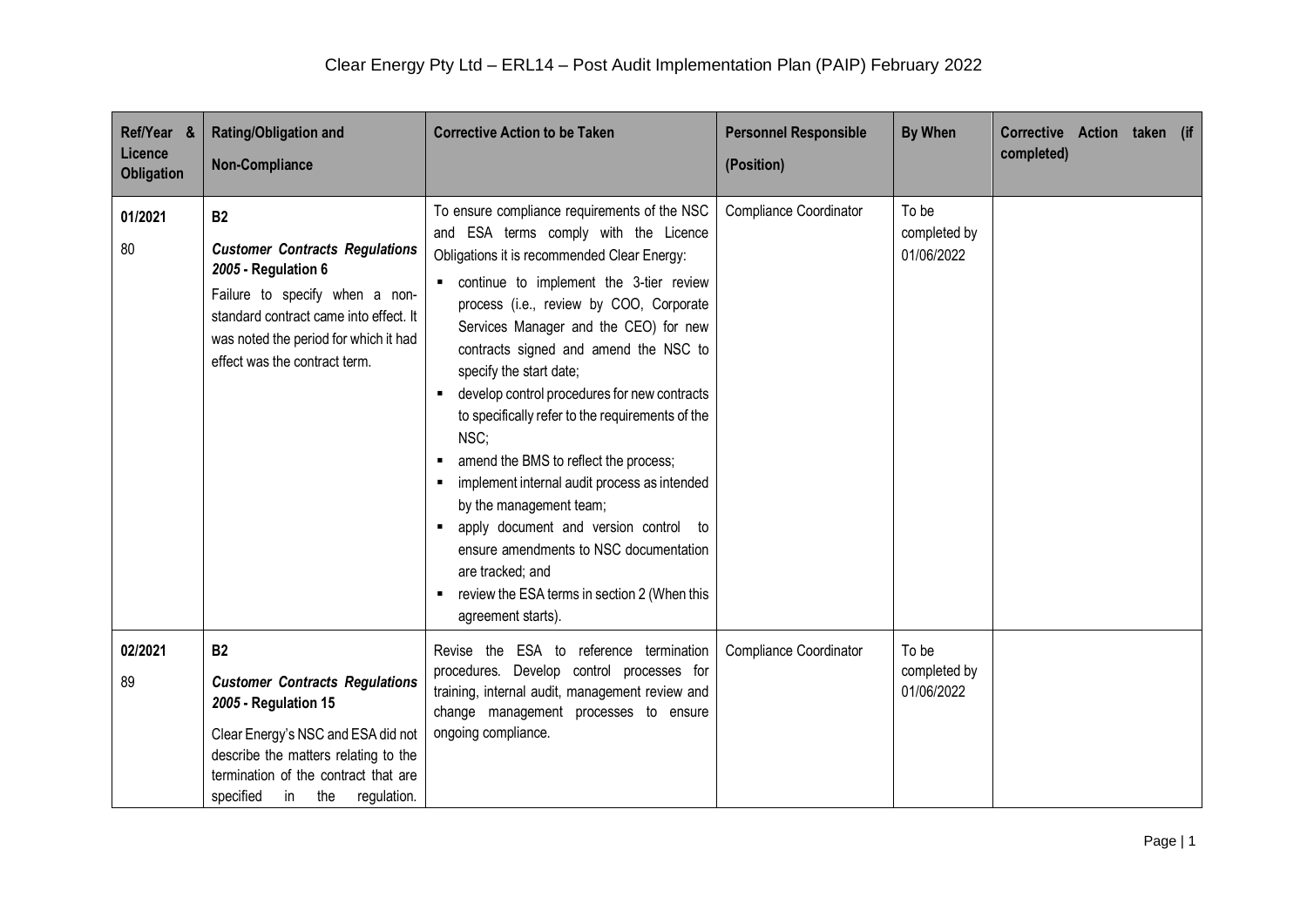| Ref/Year &<br>Licence<br><b>Obligation</b> | <b>Rating/Obligation and</b><br><b>Non-Compliance</b>                                                                                                                                                                                                                                                                                                                   | <b>Corrective Action to be Taken</b>                                                                                                                                                                                                                                                                                       | <b>Personnel Responsible</b><br>(Position) | <b>By When</b>                      | Corrective Action taken (if<br>completed) |
|--------------------------------------------|-------------------------------------------------------------------------------------------------------------------------------------------------------------------------------------------------------------------------------------------------------------------------------------------------------------------------------------------------------------------------|----------------------------------------------------------------------------------------------------------------------------------------------------------------------------------------------------------------------------------------------------------------------------------------------------------------------------|--------------------------------------------|-------------------------------------|-------------------------------------------|
|                                            | Specifically obligation; 15.2(ca) in<br>relation to circumstances where the<br>customer consumes more than 160<br>MWh of electricity in any period of 12<br>months; and 15.1(b) deal with the<br>procedures for and in relation to<br>termination of the contract.                                                                                                      |                                                                                                                                                                                                                                                                                                                            |                                            |                                     |                                           |
| 03/2021<br>97                              | <b>B2</b><br><b>Customer Contracts Regulations</b><br>2005 - Regulation 33(2)<br>During the audit period, Clear<br>Energy's NSC and ESA did not<br>include a provision for the customer<br>to terminate the contract at any time<br>with no less than 5 days' notice.                                                                                                   | Clear Energy will revise the NSC and ESA to<br>include:<br>$\blacksquare$<br>for non-standard contracts Clear Energy will<br>implement a provision that the customer can<br>terminate the contract at any time with no<br>less than 5 days' notice before the day on<br>which the customer wants the contract to<br>end.   | Compliance Coordinator                     | To be<br>completed by<br>01/06/2022 |                                           |
| 04/2021<br>98                              | <b>B2</b><br><b>Customer Contracts Regulations</b><br>2005 - Regulation 33(2) and (4)<br>For the duration of the audit period,<br>Clear Energy's NSC and ESA did not<br>describe the requirement that a fixed<br>term contract must authorise the<br>customer to terminate the contract at<br>any time by giving notice to the<br>retailer not less than 20 days before | Clear Energy will revise the NSC and ESA to<br>include:<br>$\blacksquare$<br>for fixed term contracts Clear Energy will<br>implement a provision for the customer to<br>terminate the contract at any time by giving<br>no less than 20 days' notice before the day<br>on which the customer wants the contract to<br>end. | Compliance Coordinator                     | To be<br>completed by<br>01/06/2022 |                                           |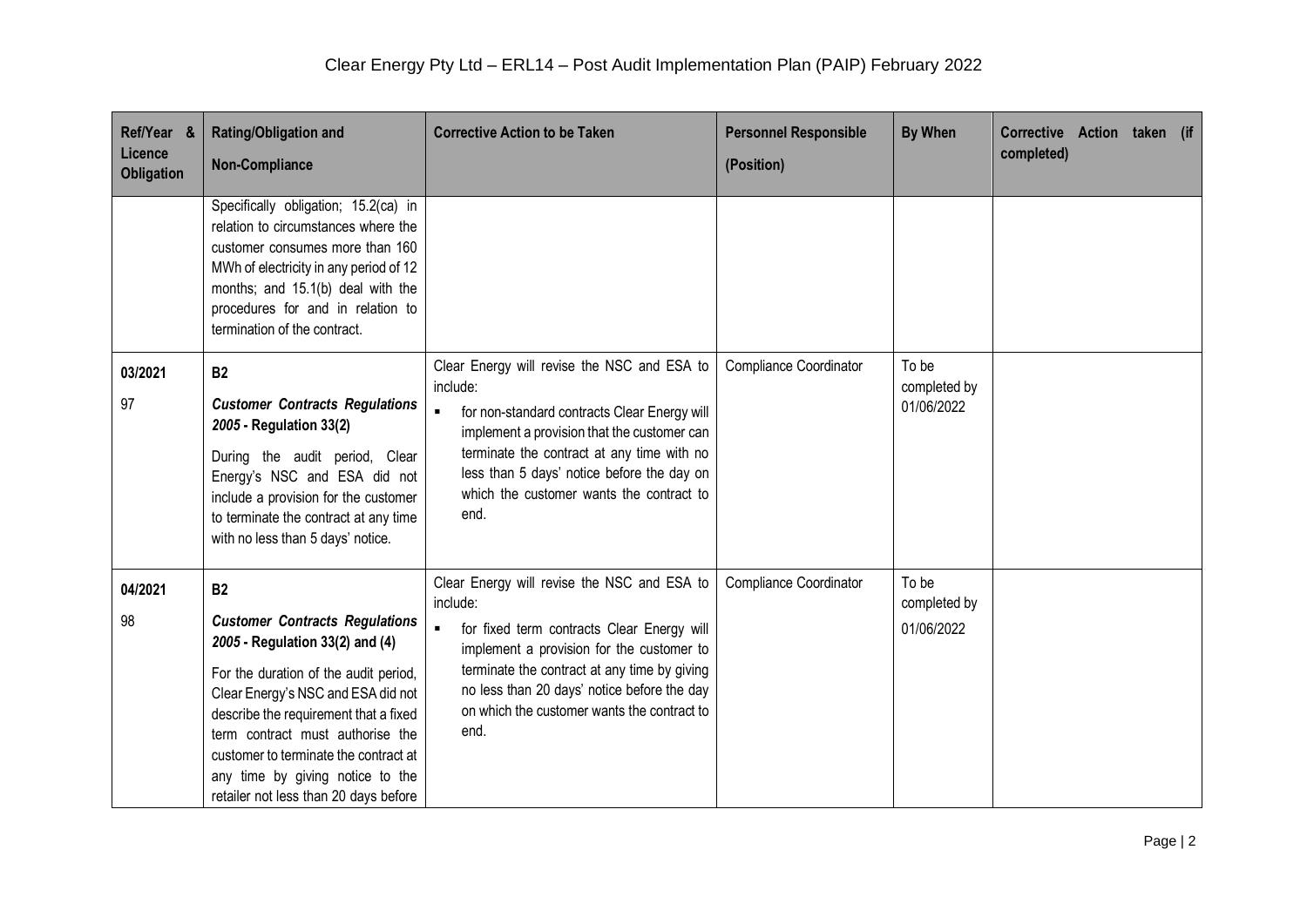| Ref/Year &<br>Licence<br><b>Obligation</b> | <b>Rating/Obligation and</b><br><b>Non-Compliance</b>                                                                                                                                                                                                                                                                                                                                                                         | <b>Corrective Action to be Taken</b>                                                    | <b>Personnel Responsible</b><br>(Position) | <b>By When</b>             | Corrective Action taken (if<br>completed)                                                                                                                                                           |
|--------------------------------------------|-------------------------------------------------------------------------------------------------------------------------------------------------------------------------------------------------------------------------------------------------------------------------------------------------------------------------------------------------------------------------------------------------------------------------------|-----------------------------------------------------------------------------------------|--------------------------------------------|----------------------------|-----------------------------------------------------------------------------------------------------------------------------------------------------------------------------------------------------|
|                                            | the day on which the customer wants<br>the contract to end.<br>It was noted the ESA and NSC<br>specified the amount payable by the<br>customer, by way of penalty, in the<br>event that the customer terminated<br>the contract before the expiry of the<br>term of the contract and provided<br>details of the prorate calculation.                                                                                          |                                                                                         |                                            |                            |                                                                                                                                                                                                     |
| 05/2021<br>123                             | <b>B2</b><br><b>Electricity Industry Act 2004 -</b><br><b>Licence Condition 4.4.1</b><br>During the audit period Clear<br>Energy was not under external<br>administration and there were no<br>significant changes affecting Clear<br>Energy's ability to meet its<br>obligations. However, Clear Energy<br>changed its principle place of<br>business address and did not notify<br>the ERA within the required<br>timeframe | Notify the ERA of the correct contact details.                                          | Corporate Services<br>Manager              | Completed on<br>10/12/2021 | It was noted this was undertaken<br>and the ERA website now<br>accurately reflects Clear Energy's<br>name, ABN and address. Email<br>communication confirmed this was<br>completed 10 December 2021 |
| 06/2021<br>124                             | <b>B2</b><br><b>Electricity Industry Act 2004 -</b><br><b>Licence Condition 4.5.1</b>                                                                                                                                                                                                                                                                                                                                         | Improve control processes to ensure that reports<br>are accurate and submitted on time. | Corporate Services<br>Manager              | Completed on<br>15/12/2020 | The Control Procedures in relation<br>to the correct collection and<br>handling of data that Clear Energy<br>supplies to ERA and compliance                                                         |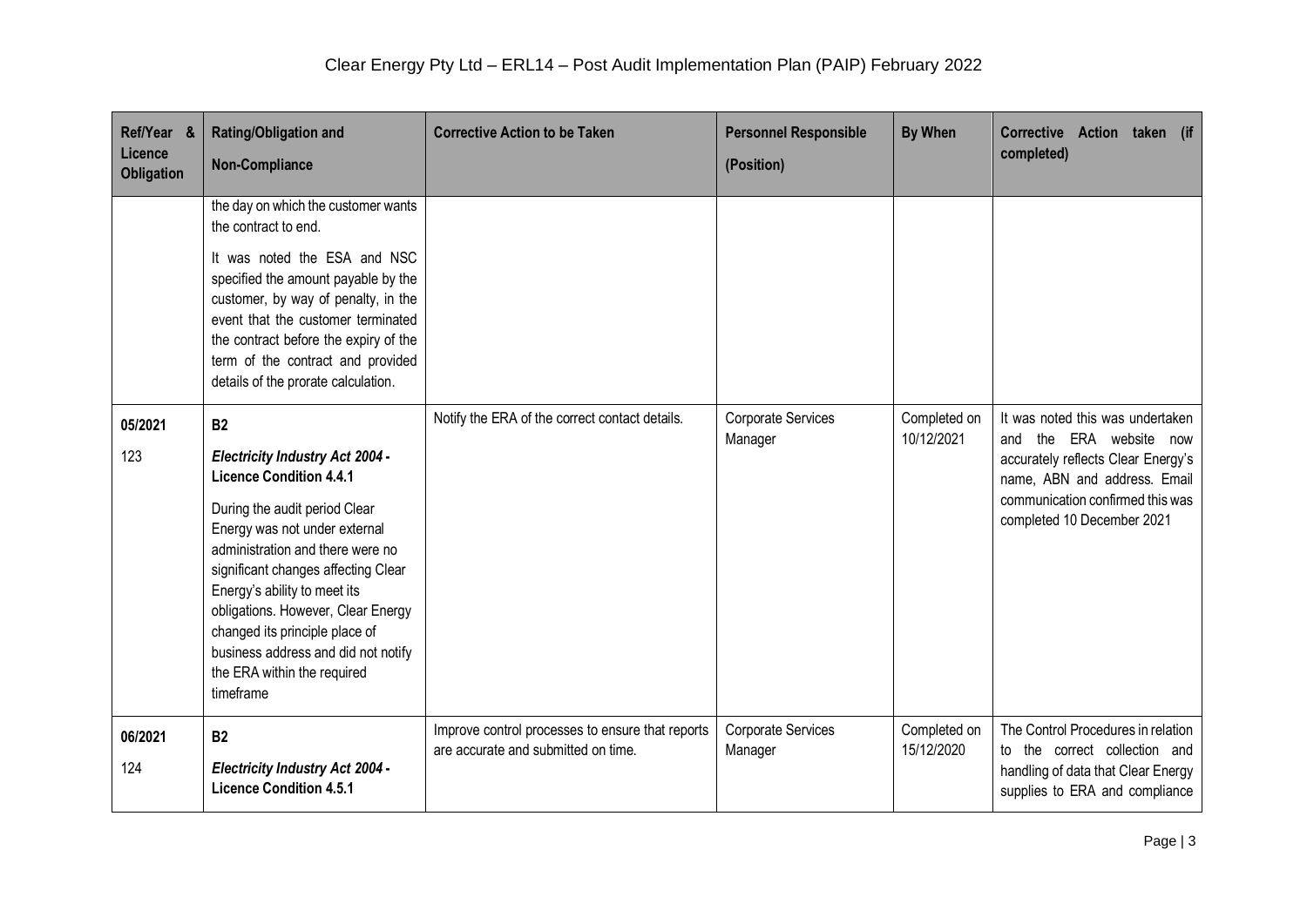| Ref/Year &<br>Licence<br><b>Obligation</b> | <b>Rating/Obligation and</b><br><b>Non-Compliance</b>                                                                                                                                                                                                                                                                                                                                                                                             | <b>Corrective Action to be Taken</b>                     | <b>Personnel Responsible</b><br>(Position) | <b>By When</b>           | Corrective Action taken (if<br>completed)                                                                                                                                                                                                                                                                                                                                                                                                                                         |
|--------------------------------------------|---------------------------------------------------------------------------------------------------------------------------------------------------------------------------------------------------------------------------------------------------------------------------------------------------------------------------------------------------------------------------------------------------------------------------------------------------|----------------------------------------------------------|--------------------------------------------|--------------------------|-----------------------------------------------------------------------------------------------------------------------------------------------------------------------------------------------------------------------------------------------------------------------------------------------------------------------------------------------------------------------------------------------------------------------------------------------------------------------------------|
|                                            | During the audit period Clear Energy<br>complied with the dates for the<br>submission<br>of<br>reporting<br>requirements, with the exception of<br>the 2020 Annual Compliance Report<br>and the 2020 Standing Data.                                                                                                                                                                                                                               |                                                          |                                            |                          | related activities were reviewed<br>and implemented in order to<br>facilitate accurate and timely<br>reporting of information to the<br>ERA. Clear Energy created a full-<br>time compliance position, and<br>management processes were put<br>in place to ensure forward looking<br>timelines and reports were<br>produced, reviewed and submitted<br>No<br>further<br>time.<br>on<br>recommendation has been made<br>relation to provision of<br>in.<br>information to the ERA. |
| 07/2021<br>133                             | <b>B2</b><br>Code of Conduct for the Supply of<br><b>Electricity</b><br>to<br><b>Small</b><br>Use<br><b>Customers 2018 - Clause 2.3(2)</b><br>Compliance was not confirmed for<br>the duration of the audit period, but<br>we note that the current NSC<br>includes the required information<br>specified in subclause 2.3(2) and is<br>provided to the customer before<br>entering<br>into a non-standard<br>contract. However, during the audit | Amend the NSC to reflect the safe use of<br>electricity. | <b>Compliance Coordinator</b>              | Completed on<br>01/02/21 | Clear Energy has amended the<br><b>NSC</b><br>to<br>reference<br>the<br>requirements. ESA V6 February<br>2021 is noted as compliant in the<br>Audit Report.                                                                                                                                                                                                                                                                                                                       |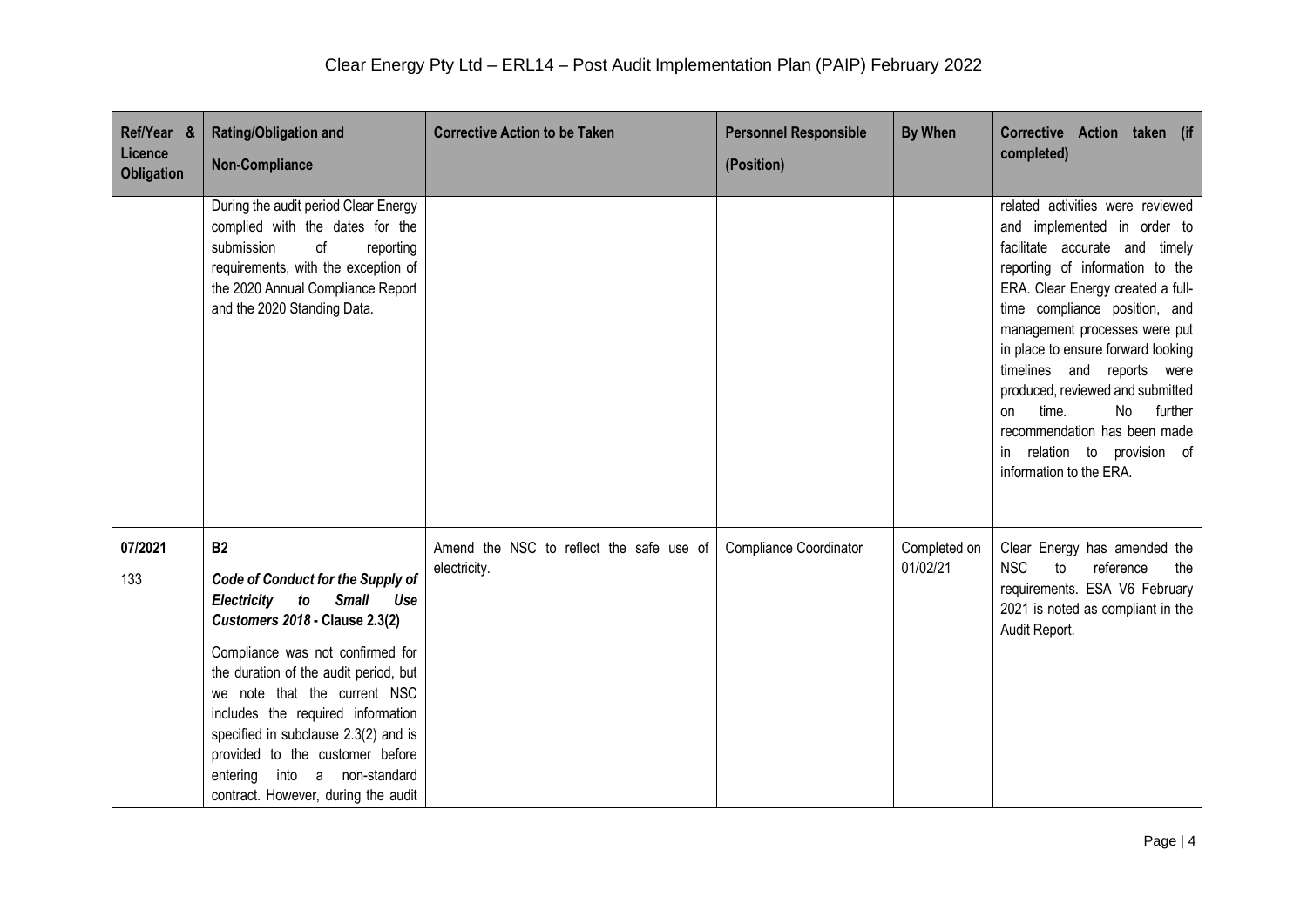| Ref/Year &<br>Licence<br>Obligation | <b>Rating/Obligation and</b><br><b>Non-Compliance</b>                                                                                                                                                                                                                                       | <b>Corrective Action to be Taken</b>                                                                                                                                                 | <b>Personnel Responsible</b><br>(Position) | <b>By When</b>             | Corrective Action taken (if<br>completed)                                                                                                                                                                                                                                                      |
|-------------------------------------|---------------------------------------------------------------------------------------------------------------------------------------------------------------------------------------------------------------------------------------------------------------------------------------------|--------------------------------------------------------------------------------------------------------------------------------------------------------------------------------------|--------------------------------------------|----------------------------|------------------------------------------------------------------------------------------------------------------------------------------------------------------------------------------------------------------------------------------------------------------------------------------------|
|                                     | period Clear Energy amended the<br>NSC to include reference to all these<br>requirements (i.e., Clause 2.3(2)(j)<br>safe use of electricity). The versions<br>of the ESA prior to V6 did not include<br>this reference.                                                                     |                                                                                                                                                                                      |                                            |                            |                                                                                                                                                                                                                                                                                                |
| 08/2021<br>135                      | <b>B2</b><br>Code of Conduct for the Supply of<br>Electricity to<br><b>Small</b><br>Use<br><b>Customers 2018 - Clause 2.3(5)</b><br>Confirmation of compliance with<br>2.3(4) was not able to be determined<br>by the marketing agent training<br>documentation or CUA and ESA<br>provided. |                                                                                                                                                                                      | <b>Compliance Coordinator</b>              | Completed on<br>14/02/2022 | Clear Energy has implemented a<br>training program for all marketing<br>agents to undertake and provide a<br>signature of understanding upon<br>completion.<br>A separate control process has<br>been created keeping a record of<br>all marketing agents and their<br>completion of training. |
| 09/2021<br>155                      | <b>B2</b><br>Code of Conduct for the Supply of<br>Electricity<br><b>Small</b><br>to<br>Use<br><b>Customers 2018 - Clause 4.5(1)</b><br>Compliance with $4.5(1)(bb)$ was not<br>confirmed<br>as the residential<br>customer invoice did not include the<br>symbol for Interpreter Services.  | Ensure the bill template for residential customers<br>is updated to reflect the requirement. It was noted<br>that Clear Energy does not currently have any<br>residential customers. | <b>Chief Financial Officer</b>             | Completed on<br>07/02/2022 | Clear<br>Energy updated<br>the<br>residential bill template to include<br>symbol for Interpreter<br>the<br>Services, and a symbol for TTY<br>services.                                                                                                                                         |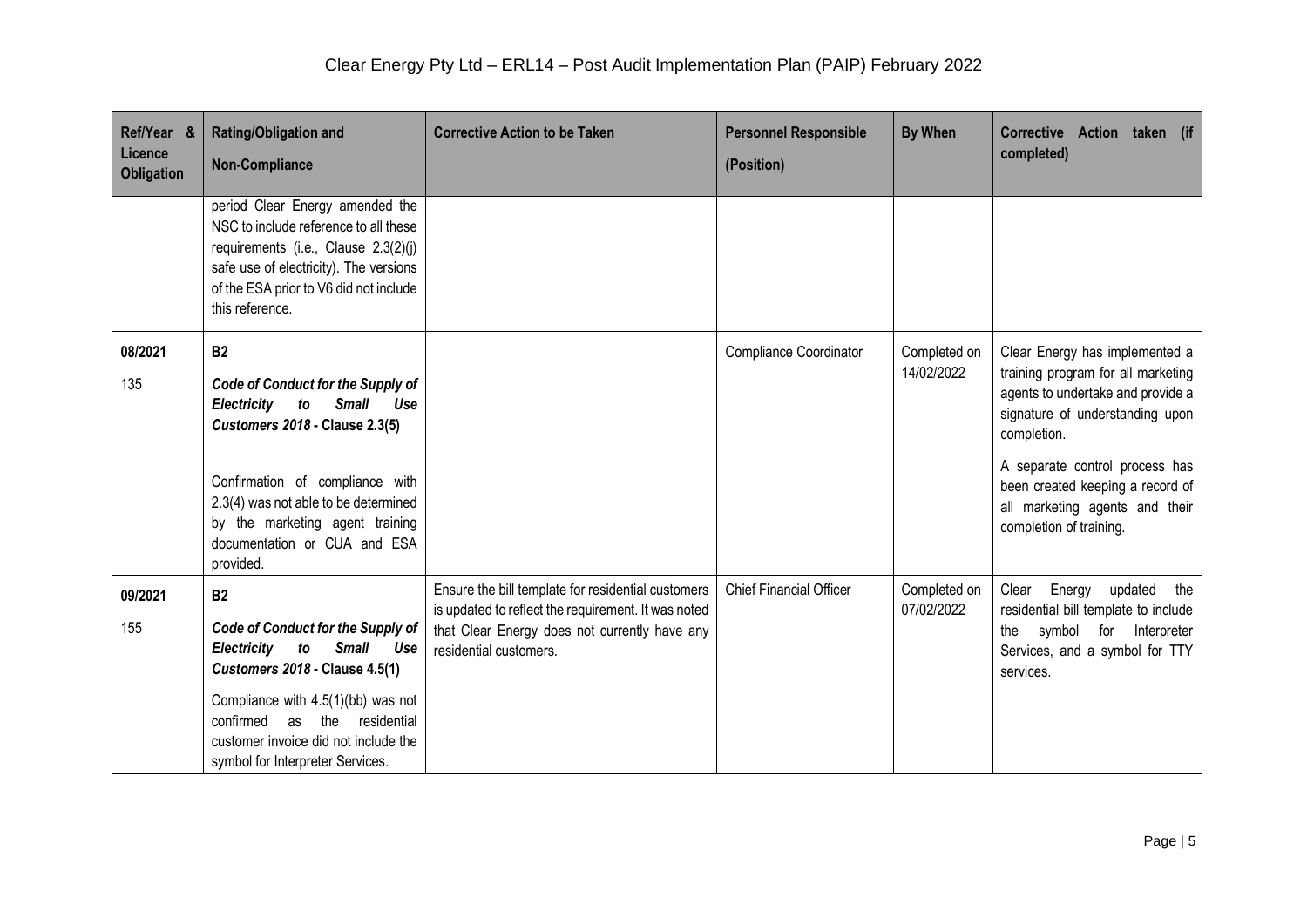| Ref/Year &<br>Licence<br>Obligation | <b>Rating/Obligation and</b><br><b>Non-Compliance</b>                                                                                                                                                                                                                                                                                                                                                                                        | <b>Corrective Action to be Taken</b>                                                                                                                                                                                                                                                                                             | <b>Personnel Responsible</b><br>(Position) | <b>By When</b>                      | Corrective Action taken (if<br>completed)                                                                                                                                                                                                                            |
|-------------------------------------|----------------------------------------------------------------------------------------------------------------------------------------------------------------------------------------------------------------------------------------------------------------------------------------------------------------------------------------------------------------------------------------------------------------------------------------------|----------------------------------------------------------------------------------------------------------------------------------------------------------------------------------------------------------------------------------------------------------------------------------------------------------------------------------|--------------------------------------------|-------------------------------------|----------------------------------------------------------------------------------------------------------------------------------------------------------------------------------------------------------------------------------------------------------------------|
| 10/2021<br>187                      | <b>B2</b><br>Code of Conduct for the Supply of<br>Electricity to<br><b>Small</b><br>Use<br>Customers 2018 - Clause 5.1<br>During the audit period Clear Energy<br>did not comply with the payment<br>terms as required by clause 5.1.<br>Specifically, the due date was 12<br>calendar days and not 12 business<br>days from the dispatch date. There<br>were not<br>alternate<br>payment<br>made<br>with<br>the<br>agreements<br>customers. | Amend the payment terms of the invoices<br>Amend control procedures to reflect the<br>requirements of 12 business days.                                                                                                                                                                                                          | Corporate Services<br>Manager              | Completed on<br>02/11/2021          | Clear Energy updated<br>the<br>payment terms to reflect the 12<br>business days and not the 12<br>calendar days terms. Evidence of<br>compliance was provided, and a<br>sample of invoices were reviewed<br>to confirm the effectiveness of the<br>corrective action |
| 11/2021<br>188                      | <b>B2</b><br>Code of Conduct for the Supply of<br>Electricity to<br>Small<br>Use<br>Customers 2018 - Clause 5.2<br>The residential customer invoice<br>only included the option to pay via<br>EFT not as per the agreed terms of<br>the ESA and the permitted variation<br>to the code.                                                                                                                                                      | Review the NSC, ESA and invoice template<br>documentation to ensure they align and reflect<br>the requirements for payment options. Develop<br>control procedures for the use of the control<br>processes, such as the CRM, to record<br>communications with the customer that support<br>any permitted variation from the code. | <b>Chief Financial Officer</b>             | To be<br>completed by<br>12/12/2022 |                                                                                                                                                                                                                                                                      |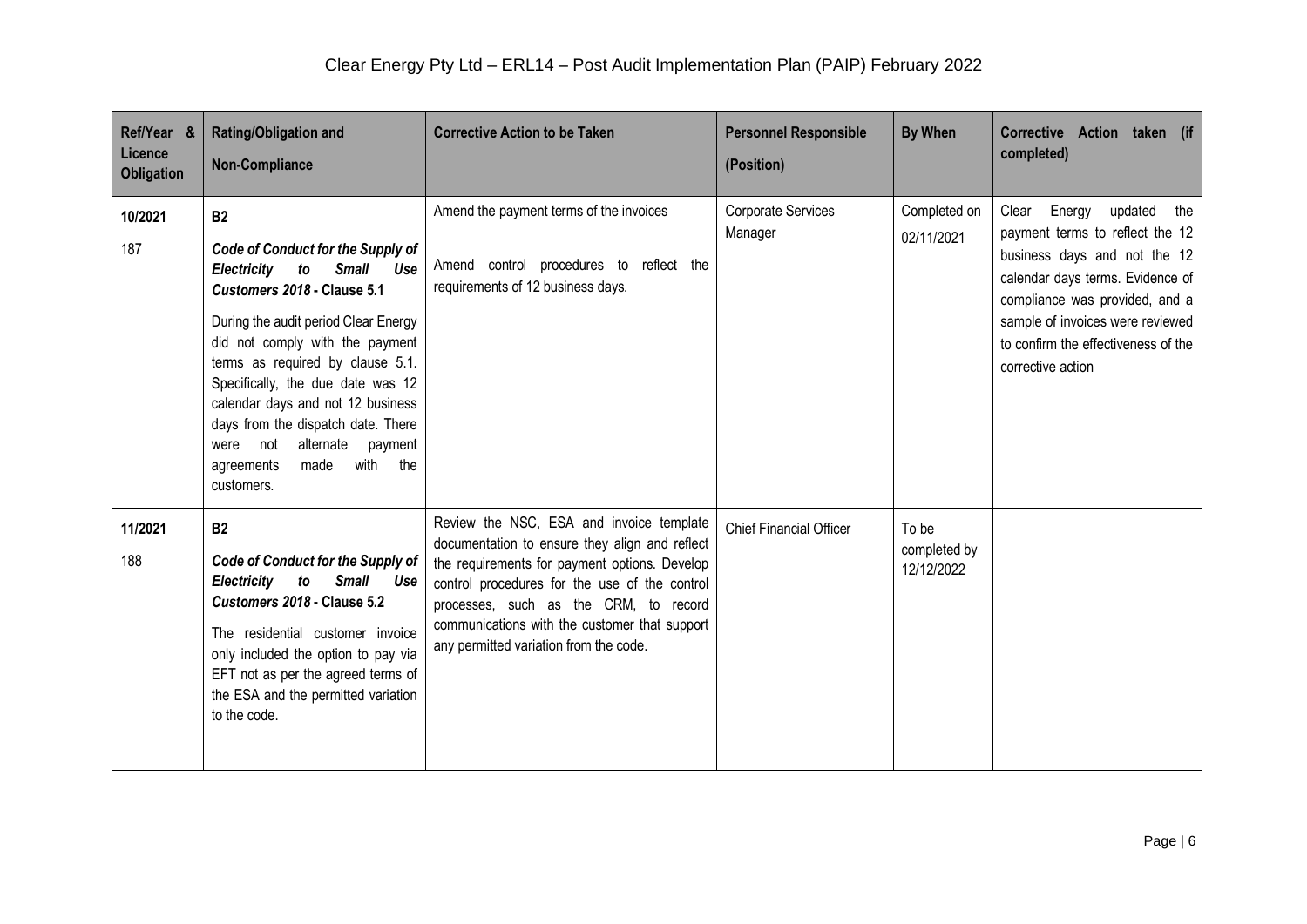| Ref/Year &<br>Licence<br>Obligation | <b>Rating/Obligation and</b><br><b>Non-Compliance</b>                                                                                                                                                                                                                                     | <b>Corrective Action to be Taken</b>                                                                                                | <b>Personnel Responsible</b><br>(Position) | <b>By When</b>             | <b>Corrective</b><br>Action taken (if<br>completed)                                                                                                                                                                                   |
|-------------------------------------|-------------------------------------------------------------------------------------------------------------------------------------------------------------------------------------------------------------------------------------------------------------------------------------------|-------------------------------------------------------------------------------------------------------------------------------------|--------------------------------------------|----------------------------|---------------------------------------------------------------------------------------------------------------------------------------------------------------------------------------------------------------------------------------|
| 12/2021<br>220                      | <b>B2</b><br><b>Code of Conduct for the Supply of</b><br>Electricity<br>to<br><b>Small</b><br>Use<br><b>Customers 2018 - Clause 6.10(1)</b><br>Clear Energy had developed a<br>Hardship Policy, however, Hardship<br>Procedures were not formally<br>established during the audit period. | Develop Financial Hardship Procedures                                                                                               | Services<br>Corporate<br>Manager           | Completed on<br>25/11/2021 | Clear Energy has developed<br>Financial Hardship Procedures.<br>Consultation with the ERA was<br>undertaken.                                                                                                                          |
| 13/2021<br>221                      | <b>B2</b><br>Code of Conduct for the Supply of<br>Electricity to<br><b>Small</b><br>Use<br><b>Customers 2018 - Clause 6.10(2)</b><br>Clear Energy's Financial Hardship<br>Policy did not comply with all the<br>criteria specified in subclause<br>$6.10(2)$ .                            | Revise the Financial Hardship Policy to ensure<br>compliance with the criteria specified in<br>subclause 6.10(2).                   | Services<br>Corporate<br>Manager           | Completed on<br>25/11/2021 | Revision of the Financial Hardship<br>Policy to ensure compliance with<br>the ERA's Financial Hardship<br>Policy Guidelines was undertaken<br>by Clear Energy. The revised copy<br>has been published on the ERA<br>Website 3/12/2021 |
| 14/2021<br>222                      | <b>B2</b><br>Code of Conduct for the Supply of<br><b>Small</b><br>Electricity<br>to<br>Use<br><b>Customers 2018 - Clause 6.10(3)</b><br>Clear Energy's Financial Hardship<br>Procedures did not comply with the<br>criteria specified in subclause                                        | Develop Financial Hardship Procedures, and<br>consult with relevant consumer representatives.<br>Provide for the training of staff. | Corporate<br>Services<br>Manager           | Completed on<br>25/11/2021 | Clear Energy has developed<br>Financial Hardship Procedures<br>and undertaken training of staff.                                                                                                                                      |